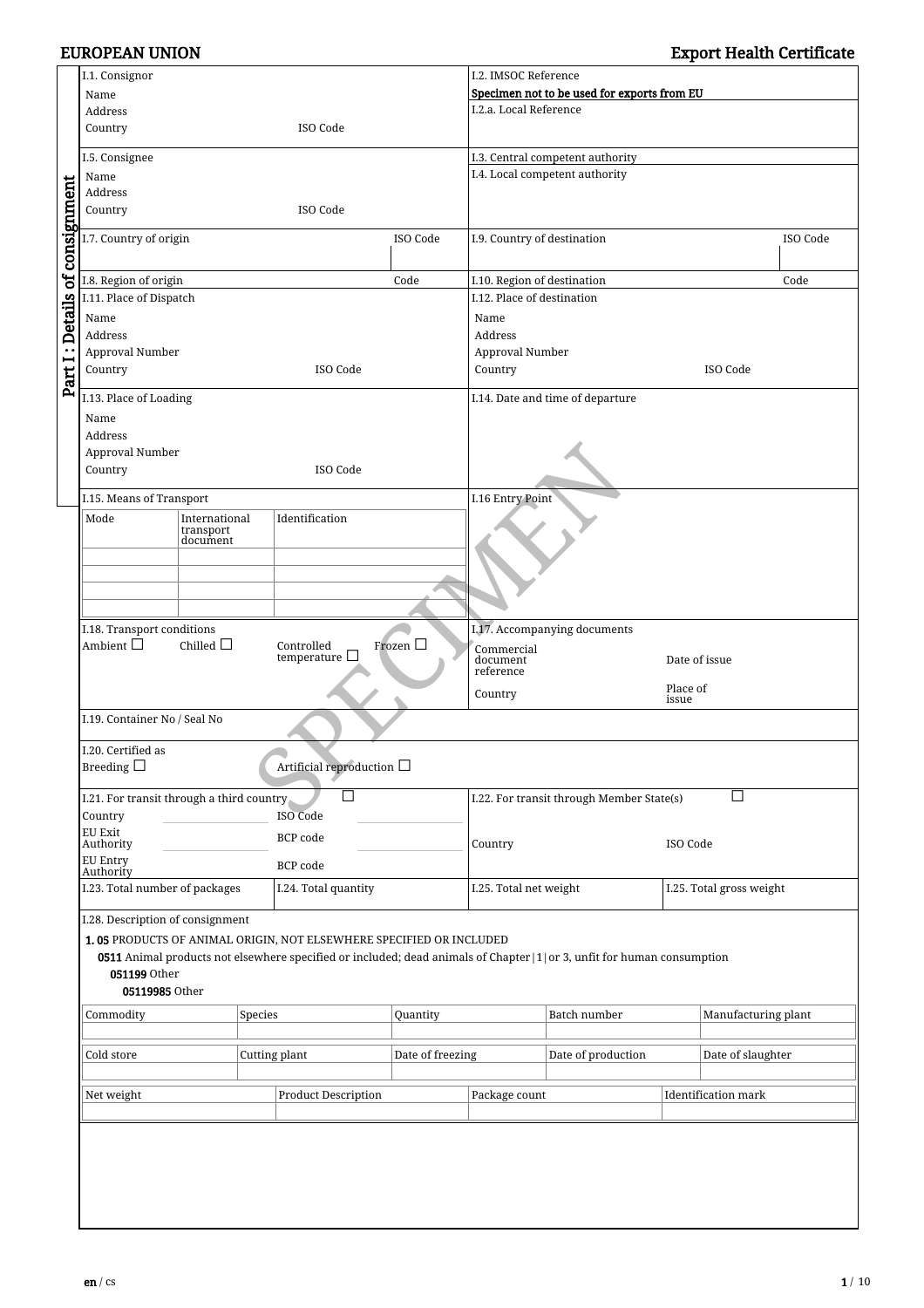|                        | <b>EUROPEAN UNION</b>                                                                                                                                                                                                                                                                                                                                                                                                                                                                         |                                                                                                                                                                                                                                                                                                                                                                        |                                                                                                                                                                                                                                                                                                                                                                                                                           |                                                                     |                                                                                                                                                                                                                                                                           | (NZ) Bovine Embryos                                                                       |  |  |  |  |  |
|------------------------|-----------------------------------------------------------------------------------------------------------------------------------------------------------------------------------------------------------------------------------------------------------------------------------------------------------------------------------------------------------------------------------------------------------------------------------------------------------------------------------------------|------------------------------------------------------------------------------------------------------------------------------------------------------------------------------------------------------------------------------------------------------------------------------------------------------------------------------------------------------------------------|---------------------------------------------------------------------------------------------------------------------------------------------------------------------------------------------------------------------------------------------------------------------------------------------------------------------------------------------------------------------------------------------------------------------------|---------------------------------------------------------------------|---------------------------------------------------------------------------------------------------------------------------------------------------------------------------------------------------------------------------------------------------------------------------|-------------------------------------------------------------------------------------------|--|--|--|--|--|
|                        | II. Health information                                                                                                                                                                                                                                                                                                                                                                                                                                                                        |                                                                                                                                                                                                                                                                                                                                                                        |                                                                                                                                                                                                                                                                                                                                                                                                                           |                                                                     |                                                                                                                                                                                                                                                                           |                                                                                           |  |  |  |  |  |
|                        | The live animal(s) or animal product(s) herein described, complies/y with the relevant European Union standards<br>and requirements which have been recognised as equivalent to the New Zealand standards and requirements as<br>prescribed in the European Union/New Zealand Agreement on sanitary measures (Council Decision 97/132/EC), as<br>last amended, specifically, in accordance with:<br>Regulation (EU) 2016/429 of the European Parliament and of the Council of 9 March 2016 on |                                                                                                                                                                                                                                                                                                                                                                        |                                                                                                                                                                                                                                                                                                                                                                                                                           |                                                                     |                                                                                                                                                                                                                                                                           |                                                                                           |  |  |  |  |  |
|                        |                                                                                                                                                                                                                                                                                                                                                                                                                                                                                               | transmissible animal diseases and amending and repealing certain acts in the area of animal health<br>(Animal Health Law)                                                                                                                                                                                                                                              |                                                                                                                                                                                                                                                                                                                                                                                                                           |                                                                     |                                                                                                                                                                                                                                                                           |                                                                                           |  |  |  |  |  |
| Part II: Certification |                                                                                                                                                                                                                                                                                                                                                                                                                                                                                               | Commission Delegated Regulation (EU) 2020/686 of 17 December 2019 supplementing Regulation (EU)<br>2016/429 of the European Parliament and of the Council as regards the approval of germinal product<br>establishments and the traceability and animal health requirements for movements within the Union of<br>germinal products of certain kept terrestrial animals |                                                                                                                                                                                                                                                                                                                                                                                                                           |                                                                     |                                                                                                                                                                                                                                                                           |                                                                                           |  |  |  |  |  |
|                        |                                                                                                                                                                                                                                                                                                                                                                                                                                                                                               | certain listed diseases                                                                                                                                                                                                                                                                                                                                                |                                                                                                                                                                                                                                                                                                                                                                                                                           |                                                                     | Commission Delegated Regulation (EU) 2020/687 of 17 December 2019 supplementing Regulation (EU)<br>2016/429 of the European Parliament and the Council, as regards rules for the prevention and control of                                                                |                                                                                           |  |  |  |  |  |
|                        |                                                                                                                                                                                                                                                                                                                                                                                                                                                                                               |                                                                                                                                                                                                                                                                                                                                                                        |                                                                                                                                                                                                                                                                                                                                                                                                                           | movements within the Union of terrestrial animals and hatching eggs | Commission Delegated Regulation (EU) 2020/688 of 17 December 2019 supplementing Regulation (EU)<br>2016/429 of the European Parliament and of the Council, as regards animal health requirements for                                                                      |                                                                                           |  |  |  |  |  |
|                        | III.                                                                                                                                                                                                                                                                                                                                                                                                                                                                                          |                                                                                                                                                                                                                                                                                                                                                                        | Additional health attestation                                                                                                                                                                                                                                                                                                                                                                                             |                                                                     |                                                                                                                                                                                                                                                                           |                                                                                           |  |  |  |  |  |
|                        |                                                                                                                                                                                                                                                                                                                                                                                                                                                                                               | III.1.                                                                                                                                                                                                                                                                                                                                                                 |                                                                                                                                                                                                                                                                                                                                                                                                                           |                                                                     | The animal product is eligible for intra-Union trade without restriction.                                                                                                                                                                                                 |                                                                                           |  |  |  |  |  |
|                        |                                                                                                                                                                                                                                                                                                                                                                                                                                                                                               | III.2.                                                                                                                                                                                                                                                                                                                                                                 |                                                                                                                                                                                                                                                                                                                                                                                                                           | here: https://www.mpi.govt.nz/dmsdocument/2040/;                    | For diseases not regulated by the EU: All laboratory samples required by this veterinary<br>certificate have been collected, processed, and stored in accordance with the OIE's<br>recommendations or as described in Approved Diagnostic Tests, Vaccines, Treatments and | Post-Arrival Testing Laboratories for Animal Import Health Standards, MPI-STD-TVTL, found |  |  |  |  |  |
|                        |                                                                                                                                                                                                                                                                                                                                                                                                                                                                                               | III.3.                                                                                                                                                                                                                                                                                                                                                                 | For Q-Fever:                                                                                                                                                                                                                                                                                                                                                                                                              |                                                                     |                                                                                                                                                                                                                                                                           |                                                                                           |  |  |  |  |  |
|                        |                                                                                                                                                                                                                                                                                                                                                                                                                                                                                               | Donors have never been confirmed positive for Q-Fever.                                                                                                                                                                                                                                                                                                                 |                                                                                                                                                                                                                                                                                                                                                                                                                           |                                                                     |                                                                                                                                                                                                                                                                           |                                                                                           |  |  |  |  |  |
|                        |                                                                                                                                                                                                                                                                                                                                                                                                                                                                                               | and                                                                                                                                                                                                                                                                                                                                                                    |                                                                                                                                                                                                                                                                                                                                                                                                                           |                                                                     |                                                                                                                                                                                                                                                                           |                                                                                           |  |  |  |  |  |
|                        | (2)                                                                                                                                                                                                                                                                                                                                                                                                                                                                                           | $\circ$ either                                                                                                                                                                                                                                                                                                                                                         | [The donors were subjected to an ELISA test for Q fever, on a sample collected<br>III.3.1.<br>between 21 to 120 days after each embryo collection for export to New Zealand,<br>with negative results.]                                                                                                                                                                                                                   |                                                                     |                                                                                                                                                                                                                                                                           |                                                                                           |  |  |  |  |  |
|                        | (2)                                                                                                                                                                                                                                                                                                                                                                                                                                                                                           | $\circ$ or                                                                                                                                                                                                                                                                                                                                                             | III.3.2.<br>[A sample of embryos/oocytes, collection fluids and/or washing fluids from each<br>germplasm collection for export to New Zealand was tested using a laboratory<br>validated Q-Fever PCR test which is in accordance with the methods described in<br>the Q-Fever Chapter of the OIE Manual of Diagnostic Tests and Vaccines for<br><b>Terrestrial Animals.]</b>                                              |                                                                     |                                                                                                                                                                                                                                                                           |                                                                                           |  |  |  |  |  |
|                        |                                                                                                                                                                                                                                                                                                                                                                                                                                                                                               | III.4.                                                                                                                                                                                                                                                                                                                                                                 |                                                                                                                                                                                                                                                                                                                                                                                                                           | For bovine viral diarrhea:                                          |                                                                                                                                                                                                                                                                           |                                                                                           |  |  |  |  |  |
|                        | (2)                                                                                                                                                                                                                                                                                                                                                                                                                                                                                           | $\circ$ either                                                                                                                                                                                                                                                                                                                                                         | III.4.1.<br>[The donor animal was subjected to an antigen detection ELISA or virus<br>isolation test for BVDV, with a negative result, within 30 days prior to the entry<br>into the embryo collection centre and has been on the embryo collection centre<br>for more than 6 months prior to embryo collection for this consignment and has<br>remained isolated from other animals that have not been tested negative.] |                                                                     |                                                                                                                                                                                                                                                                           |                                                                                           |  |  |  |  |  |
|                        | (2)                                                                                                                                                                                                                                                                                                                                                                                                                                                                                           | $\circ$ or                                                                                                                                                                                                                                                                                                                                                             | III.4.2.                                                                                                                                                                                                                                                                                                                                                                                                                  |                                                                     | [The donor animal has had a sample of the unfiltered collection fluid or an<br>embryo from the collection for export to New Zealand tested for BVDV2 with<br>virus isolation or real-time RT PCR with negative results.]                                                  |                                                                                           |  |  |  |  |  |
|                        |                                                                                                                                                                                                                                                                                                                                                                                                                                                                                               | III.5.                                                                                                                                                                                                                                                                                                                                                                 |                                                                                                                                                                                                                                                                                                                                                                                                                           | https://www.mpi.govt.nz/dmsdocument/2040/.                          | To manage Leptospira interrogans, antibiotics have been added in accordance with the OIE<br>Code, or with an approved combination listed in MPI-STD-TVTL, found here:                                                                                                     |                                                                                           |  |  |  |  |  |
|                        |                                                                                                                                                                                                                                                                                                                                                                                                                                                                                               | III.6.                                                                                                                                                                                                                                                                                                                                                                 |                                                                                                                                                                                                                                                                                                                                                                                                                           | For Mycoplasma bovis, either:                                       |                                                                                                                                                                                                                                                                           |                                                                                           |  |  |  |  |  |
|                        | (2)                                                                                                                                                                                                                                                                                                                                                                                                                                                                                           | $\circ$ either                                                                                                                                                                                                                                                                                                                                                         | III.6.1.                                                                                                                                                                                                                                                                                                                                                                                                                  |                                                                     | [The embryos for export to New Zeland were subjected to the following<br>treatment: After being washed 10 times, the embryos were subjected to<br>incubation in tylosin (200 µg/mL) at 37°C for a minimum of 4 hours.]                                                    |                                                                                           |  |  |  |  |  |
|                        |                                                                                                                                                                                                                                                                                                                                                                                                                                                                                               |                                                                                                                                                                                                                                                                                                                                                                        |                                                                                                                                                                                                                                                                                                                                                                                                                           |                                                                     |                                                                                                                                                                                                                                                                           |                                                                                           |  |  |  |  |  |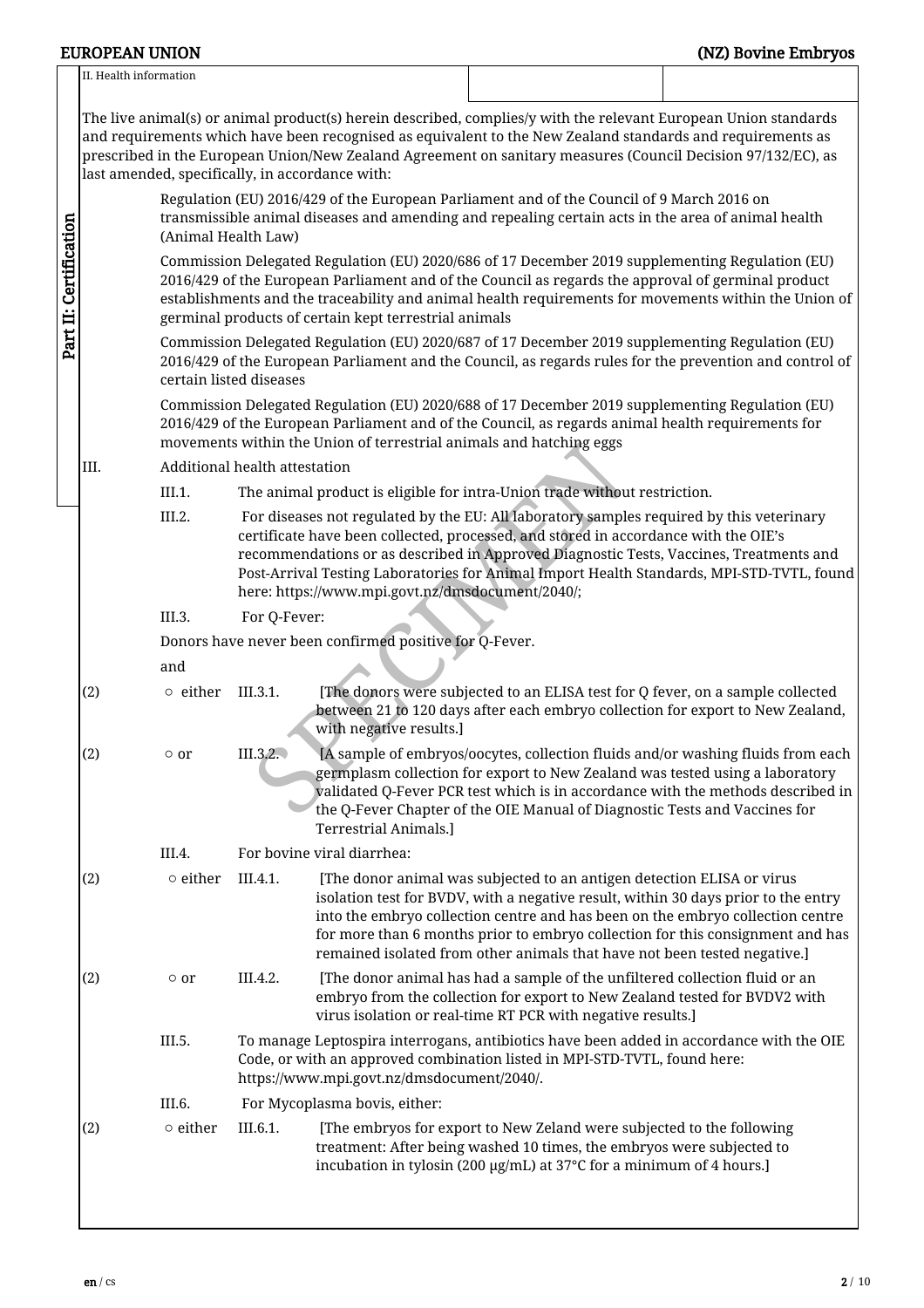|                        | II. Health information |               |                                                                                                                            |                                                                                                                                                                                                                                                                                                                    |                        |                                                                                                                                                                                                                                                                                                                                                                                                                                                            |                                                                                                                                              |  |  |  |
|------------------------|------------------------|---------------|----------------------------------------------------------------------------------------------------------------------------|--------------------------------------------------------------------------------------------------------------------------------------------------------------------------------------------------------------------------------------------------------------------------------------------------------------------|------------------------|------------------------------------------------------------------------------------------------------------------------------------------------------------------------------------------------------------------------------------------------------------------------------------------------------------------------------------------------------------------------------------------------------------------------------------------------------------|----------------------------------------------------------------------------------------------------------------------------------------------|--|--|--|
|                        | (2)                    | $\circ$ or    | III.6.2.                                                                                                                   | [The embryos for export to New Zeland underwent DNA extraction and PCR<br>testing as described in MPI-STD-TVTL, found here:<br>https://www.mpi.govt.nz/dmsdocument/2040/.]                                                                                                                                         |                        |                                                                                                                                                                                                                                                                                                                                                                                                                                                            |                                                                                                                                              |  |  |  |
|                        | (1)(3)                 | $\Box$ III.7. | [The commodity herein described, complies/y with the additional conditions in the event of<br>the occurrence of a disease: |                                                                                                                                                                                                                                                                                                                    |                        |                                                                                                                                                                                                                                                                                                                                                                                                                                                            |                                                                                                                                              |  |  |  |
| Part II: Certification |                        |               | III.7.1.                                                                                                                   | The commodity herein described was kept separate from all other commodities<br>that did not meet the requirements during all stages of production, storage and<br>transport and all necessary precautions were taken to prevent contamination of<br>the commodity with any potential source of the relevant virus. |                        |                                                                                                                                                                                                                                                                                                                                                                                                                                                            |                                                                                                                                              |  |  |  |
|                        |                        | (1)           | $\Box$ III.7.2.                                                                                                            | [Foot and Mouth Disease:                                                                                                                                                                                                                                                                                           |                        |                                                                                                                                                                                                                                                                                                                                                                                                                                                            |                                                                                                                                              |  |  |  |
|                        |                        |               |                                                                                                                            | The in vivo derived embryos herein described were derived from donors that:                                                                                                                                                                                                                                        |                        |                                                                                                                                                                                                                                                                                                                                                                                                                                                            |                                                                                                                                              |  |  |  |
|                        |                        |               |                                                                                                                            | III.7.2.1.                                                                                                                                                                                                                                                                                                         | authority;<br>and      | which the embryos were conceived by artificial insemination using<br>semen collected, processed and stored in semen collection centres<br>approved by the competent authority in conformity with OIE<br>standards. In addition the embryos have been collected, processed                                                                                                                                                                                  | were free of clinical signs of FMD, at the time of collection and from<br>and stored in accordance with standards laid down by the competent |  |  |  |
|                        |                        |               |                                                                                                                            | III.7.2.2.                                                                                                                                                                                                                                                                                                         | official supervision.] | from a herd(s) that was/were not located within a protection or<br>surveillance zone. Embryos collected within the protection and<br>surveillance zones have been clearly identified and detained under                                                                                                                                                                                                                                                    | the donor animals from which the embryos were collected originate                                                                            |  |  |  |
|                        |                        | (1)           | $\Box$ III.7.3.                                                                                                            | [Bluetongue:                                                                                                                                                                                                                                                                                                       |                        |                                                                                                                                                                                                                                                                                                                                                                                                                                                            |                                                                                                                                              |  |  |  |
|                        |                        |               |                                                                                                                            | III.7.3.1.                                                                                                                                                                                                                                                                                                         | standards.             | were free of clinical signs of BT at the time of collection and from<br>which the embryos were conceived by artificial insemination using<br>semen collected, processed and stored in semen collection centres<br>approved by the competent authority in conformity with the OIE                                                                                                                                                                           |                                                                                                                                              |  |  |  |
|                        |                        |               |                                                                                                                            | III.7,3.2.                                                                                                                                                                                                                                                                                                         | and                    | the embryos were collected, processed and stored in accordance                                                                                                                                                                                                                                                                                                                                                                                             |                                                                                                                                              |  |  |  |
|                        |                        |               |                                                                                                                            |                                                                                                                                                                                                                                                                                                                    |                        | with standards laid down by the competent authority.]                                                                                                                                                                                                                                                                                                                                                                                                      |                                                                                                                                              |  |  |  |
|                        |                        | (1)           | $\Box$ III.7.4.                                                                                                            | [Vesicular Disease:<br>III.7.4.1.                                                                                                                                                                                                                                                                                  |                        | an establishment where no case of VS was reported during that<br>period and were subject to a diagnostic test for VS, with negative<br>results, within 21 days prior to embryo collection. In addition the<br>embryos were collected, processed and stored in conformity with<br>a protection or surveillance zone. Embryos collected within<br>protection and surveillance zones has been clearly identified and<br>detained under official supervision.] | The embryos were kept for 21 days prior to, and during, collection in<br>OIE notified standards and the establishment was not located within |  |  |  |
|                        |                        | (1)           | $\Box$ III.7.5.                                                                                                            | [Lumpy Skin Disease:                                                                                                                                                                                                                                                                                               |                        |                                                                                                                                                                                                                                                                                                                                                                                                                                                            |                                                                                                                                              |  |  |  |
|                        |                        |               |                                                                                                                            | III.7.5.1.                                                                                                                                                                                                                                                                                                         |                        | The embryos were derived from donor animals that showed no<br>clinical sign of LSD on the day of collection of the embryos and for<br>the following 28 days; and the animals were kept in the exporting<br>country for the 28 days prior to collection, in an embryo collection<br>centre where no case of LSD was officially reported during that<br>or buffer zone and any semen from buffer zone has been clearly<br>identified and controlled.]        | period, and the centre was not situated in either a LSD infected zone                                                                        |  |  |  |
|                        |                        | (1)           | $\Box$ III.7.6.                                                                                                            | [Rift Valley Fever:                                                                                                                                                                                                                                                                                                |                        |                                                                                                                                                                                                                                                                                                                                                                                                                                                            |                                                                                                                                              |  |  |  |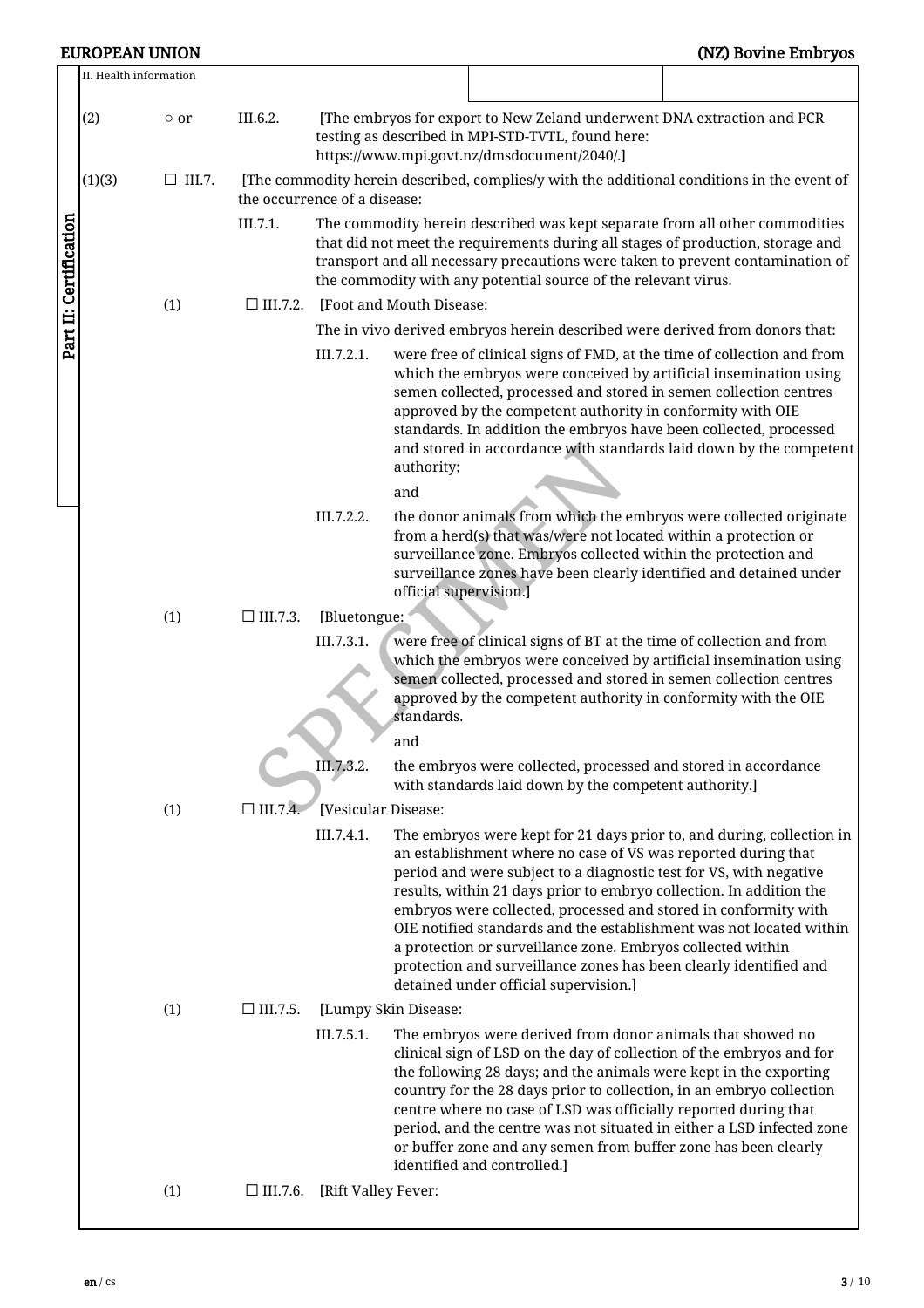## EUROPEAN UNION (NZ) Bovine Embryos

|                        | II. Health information |                 |            |                                                                                                                      |                                                                                                                                                                                                                                                                                                                                                                                                                        |                                                                     |  |  |  |  |
|------------------------|------------------------|-----------------|------------|----------------------------------------------------------------------------------------------------------------------|------------------------------------------------------------------------------------------------------------------------------------------------------------------------------------------------------------------------------------------------------------------------------------------------------------------------------------------------------------------------------------------------------------------------|---------------------------------------------------------------------|--|--|--|--|
|                        |                        |                 | III.7.6.1. | And                                                                                                                  | from 14 days prior to and 14 days following germplasm collection;                                                                                                                                                                                                                                                                                                                                                      | The donor must not show any clinical signs of RVF within the period |  |  |  |  |
|                        | (2)                    | $\circ$ either  | III.7.6.2. |                                                                                                                      | STD-TVTL at least 14 days prior to collection.]                                                                                                                                                                                                                                                                                                                                                                        | [The donor must be vaccinated against RVF in accordance with MPI-   |  |  |  |  |
|                        | (2)                    | $\circ$ or      | III.7.6.3. | [The donor must be demonstrated to be seropositive on the day of<br>collection using a test listed in MPI-STD-TVTL.] |                                                                                                                                                                                                                                                                                                                                                                                                                        |                                                                     |  |  |  |  |
| Part II: Certification | (2)                    | $\circ$ or      | III.7.6.4. |                                                                                                                      | [Testing of paired samples using a test listed in MPI-STD-TVTL must<br>demonstrate that seroconversion did not occur between germplasm<br>collection and 14 days after.]]                                                                                                                                                                                                                                              |                                                                     |  |  |  |  |
|                        | (1)                    | $\Box$ III.7.7. |            |                                                                                                                      | [Contagious Bovine Pleuropneumonia:                                                                                                                                                                                                                                                                                                                                                                                    |                                                                     |  |  |  |  |
|                        |                        |                 |            |                                                                                                                      | The in vivo derived embryos herein described were derived from donors that:                                                                                                                                                                                                                                                                                                                                            |                                                                     |  |  |  |  |
|                        | (2)                    | $\circ$ either  | III.7.7.1. | until collection;]                                                                                                   | [have not been vaccinated against CBPP and were subjected to the<br>complement fixation test for CBPP with negative results, on two<br>occasions, with an interval of not less than 21 days and not more<br>than 30 days between each test, the second test being performed<br>within 14 days prior to collection; and were isolated from other<br>domestic bovidae from the day of the first complement fixation test |                                                                     |  |  |  |  |
|                        | (2)                    | $\circ$ or      | III.7.7.2. |                                                                                                                      | [were vaccinated using a vaccine complying with the standards<br>described in the OIE Manual of Diagnostic Tests and Vaccines for<br>Terrestrial Animals not more than 4 months prior to collection;                                                                                                                                                                                                                   |                                                                     |  |  |  |  |
|                        | and                    |                 | III.7.7.3. | authority.]]]                                                                                                        | showed no clinical sign of CBPP on the day of collection of the<br>embryos; and were kept (2) [since birth], or (2) [for the past 6<br>months], in a herd(s) where no case of CBPP was reported during<br>that period, and that the herd(s) was/were not situated in a CBPP<br>in accordance with standards laid down by the competent                                                                                 | infected zone; and the embryos were collected, processed and stored |  |  |  |  |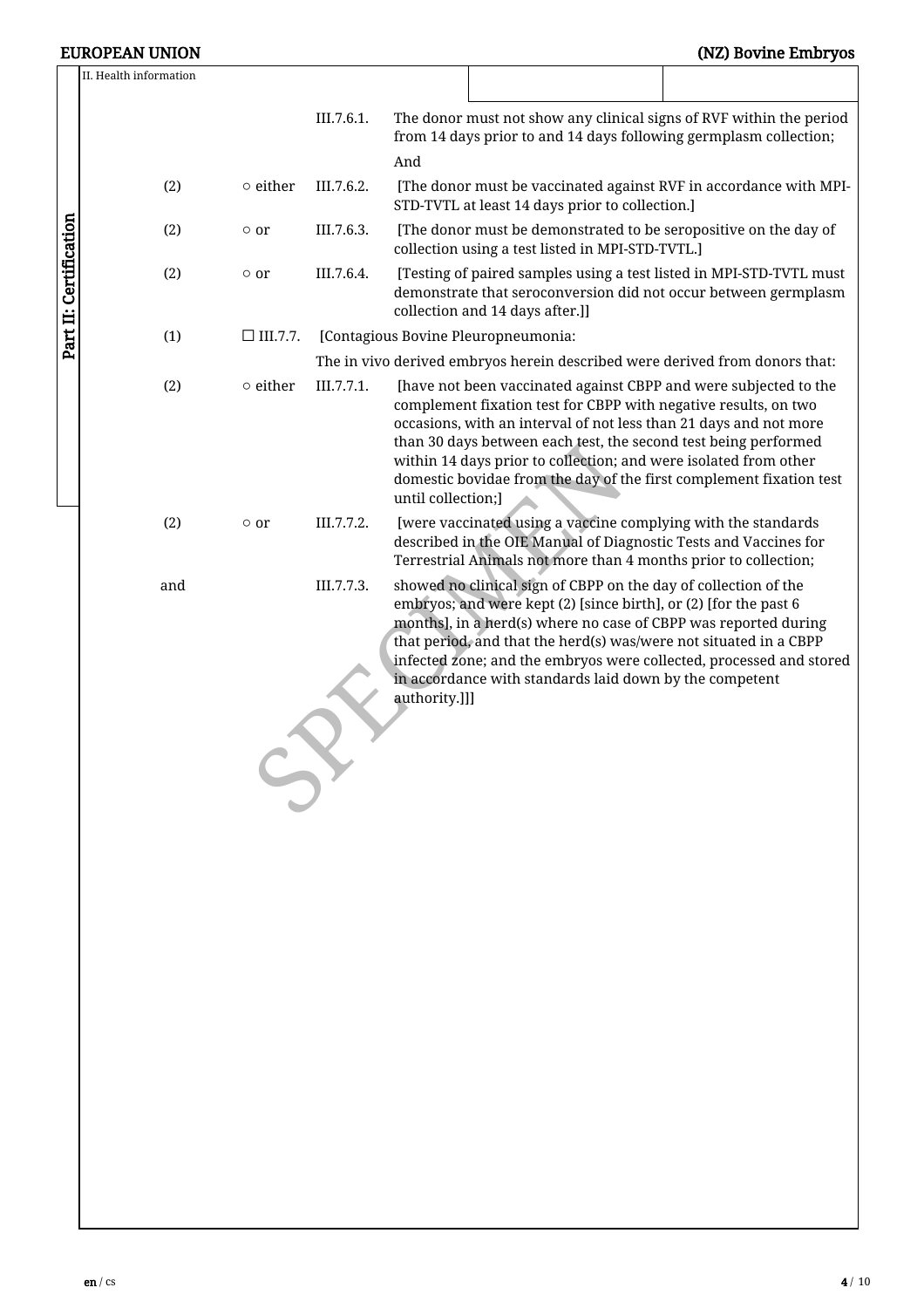|                                                                                                 | II. Health information                                   |                                                                                                                                                                                                                                                                 |  |  |  |  |  |  |  |
|-------------------------------------------------------------------------------------------------|----------------------------------------------------------|-----------------------------------------------------------------------------------------------------------------------------------------------------------------------------------------------------------------------------------------------------------------|--|--|--|--|--|--|--|
|                                                                                                 |                                                          |                                                                                                                                                                                                                                                                 |  |  |  |  |  |  |  |
|                                                                                                 | <b>Notes</b>                                             |                                                                                                                                                                                                                                                                 |  |  |  |  |  |  |  |
|                                                                                                 | This health certificate is for veterinary purposes only. |                                                                                                                                                                                                                                                                 |  |  |  |  |  |  |  |
|                                                                                                 | Part I                                                   |                                                                                                                                                                                                                                                                 |  |  |  |  |  |  |  |
|                                                                                                 | <b>Box I.6.:</b>                                         |                                                                                                                                                                                                                                                                 |  |  |  |  |  |  |  |
|                                                                                                 | <b>Box I.8.:</b>                                         | Region of origin: if applicable, otherwise must be crossed out: for animal species or for products<br>affected by the regionalisation measures or by the setting up of approved zones in accordance with<br>Union decisions.                                    |  |  |  |  |  |  |  |
| Part II: Certification                                                                          | Box I.11:                                                | Place of Origin shall correspond to the approved semen collection centre or semen storage centre listed<br>in accordance with Article 9(2) of Directive 88/407/EEC on the Commission website:<br>http://ec.europa.eu/food/animal/semen_ova/bovine/index_en.htm. |  |  |  |  |  |  |  |
|                                                                                                 | Box I.14.:                                               | For animal products: indicate the date of departure of the means of transport (aeroplane, ship, railway<br>or road vehicle).                                                                                                                                    |  |  |  |  |  |  |  |
|                                                                                                 | Box I.18.:                                               | Complete only in case of animal products.                                                                                                                                                                                                                       |  |  |  |  |  |  |  |
|                                                                                                 | Box I.19.:                                               | Enter the 'Total gross weight (kg)' and 'Total net weight (kg)'.                                                                                                                                                                                                |  |  |  |  |  |  |  |
|                                                                                                 | Box I.21.:                                               | Enter the identification number of the container and the official seal number.                                                                                                                                                                                  |  |  |  |  |  |  |  |
|                                                                                                 | Box I.22.:                                               | Enter the intended use for animal products (the available options will vary in accordance with the<br>specific certificate in the Union import requirements).                                                                                                   |  |  |  |  |  |  |  |
|                                                                                                 | Box I.24.:                                               | Complete only in case of importation or temporary admission to the Union.                                                                                                                                                                                       |  |  |  |  |  |  |  |
|                                                                                                 | Box I.25.:                                               | Use the appropriate Harmonised System (HS) code under the following (nonexclusive) heading: 0511 99<br>85                                                                                                                                                       |  |  |  |  |  |  |  |
|                                                                                                 | Part II                                                  |                                                                                                                                                                                                                                                                 |  |  |  |  |  |  |  |
|                                                                                                 | (1)                                                      | Only to be completed if special conditions apply. Otherwise delete.                                                                                                                                                                                             |  |  |  |  |  |  |  |
|                                                                                                 | (2)                                                      | Delete as appropriate.                                                                                                                                                                                                                                          |  |  |  |  |  |  |  |
|                                                                                                 | (3)                                                      | In vivo derived embryos only (except embryos that have been subjected to penetration of the zona<br>pellucida).                                                                                                                                                 |  |  |  |  |  |  |  |
|                                                                                                 | Certifying Officer                                       |                                                                                                                                                                                                                                                                 |  |  |  |  |  |  |  |
| Qualification and title<br>Name (in capital letters)<br>Date of signature<br>Signature<br>Stamp |                                                          |                                                                                                                                                                                                                                                                 |  |  |  |  |  |  |  |
|                                                                                                 |                                                          |                                                                                                                                                                                                                                                                 |  |  |  |  |  |  |  |
|                                                                                                 |                                                          |                                                                                                                                                                                                                                                                 |  |  |  |  |  |  |  |
|                                                                                                 |                                                          |                                                                                                                                                                                                                                                                 |  |  |  |  |  |  |  |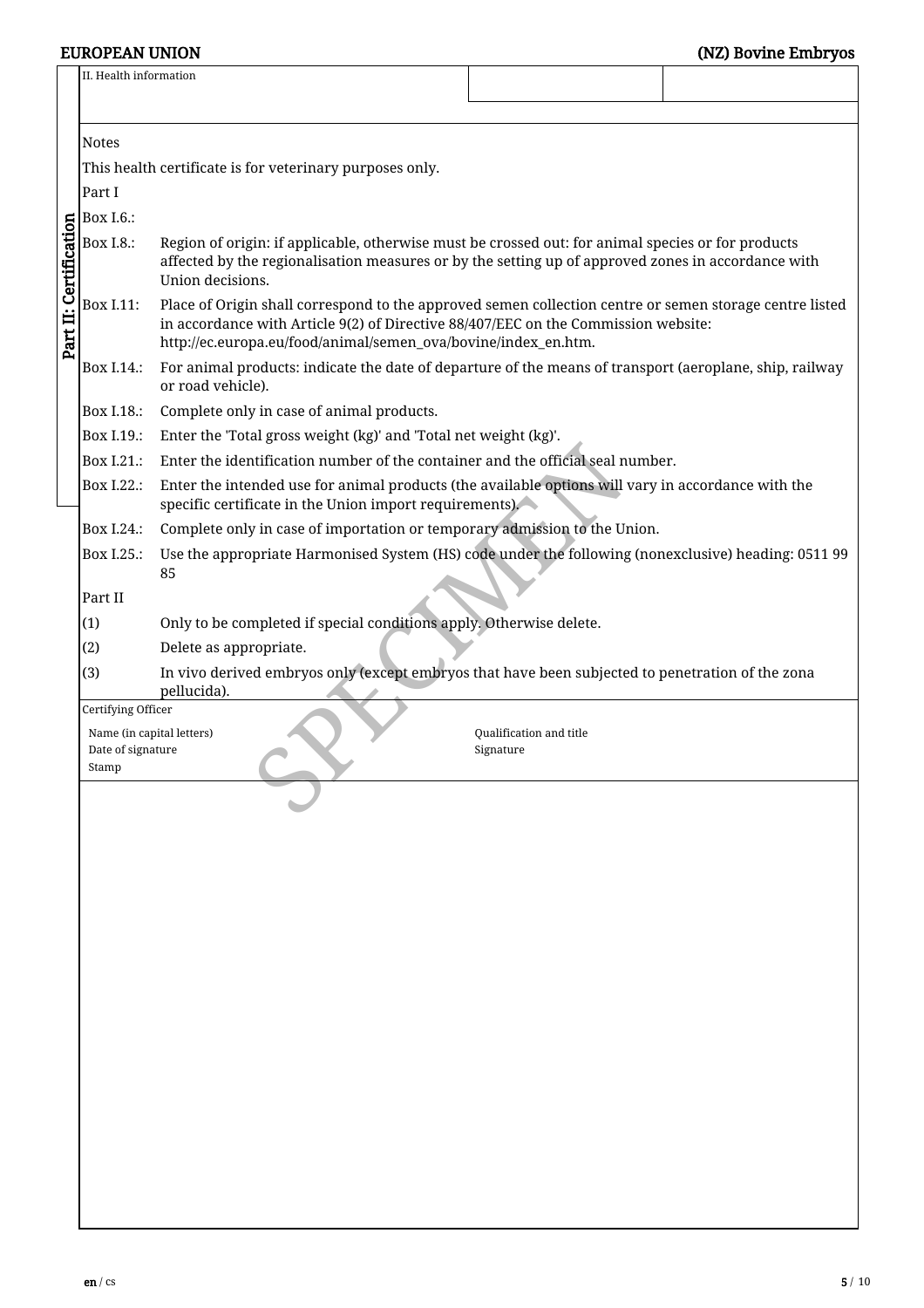|                                                                 | I.1. Odesílatel                                                                                                                      |          |                                                |                | I.2. Referenční číslo IMSOC                    |                                  |                              |                      |  |
|-----------------------------------------------------------------|--------------------------------------------------------------------------------------------------------------------------------------|----------|------------------------------------------------|----------------|------------------------------------------------|----------------------------------|------------------------------|----------------------|--|
|                                                                 | Název                                                                                                                                |          |                                                |                | Specimen not to be used for exports from EU    |                                  |                              |                      |  |
|                                                                 | Adresa                                                                                                                               |          |                                                |                | I.2.a. Local Reference                         |                                  |                              |                      |  |
|                                                                 | Země<br>Kód ISO                                                                                                                      |          |                                                |                |                                                |                                  |                              |                      |  |
|                                                                 | I.5. Příjemce                                                                                                                        |          | I.3. Ústřední příslušný orgán                  |                |                                                |                                  |                              |                      |  |
|                                                                 | Název                                                                                                                                |          |                                                |                |                                                | I.4. Local competent authority   |                              |                      |  |
|                                                                 | Adresa                                                                                                                               |          |                                                |                |                                                |                                  |                              |                      |  |
|                                                                 | Země                                                                                                                                 |          |                                                |                |                                                |                                  |                              |                      |  |
|                                                                 |                                                                                                                                      |          |                                                |                |                                                |                                  |                              |                      |  |
|                                                                 | I.7. Země původu                                                                                                                     | Kód ISO  | I.9. Country of destination                    |                |                                                | Kód ISO                          |                              |                      |  |
|                                                                 |                                                                                                                                      |          |                                                |                |                                                |                                  |                              |                      |  |
| Část I                                                          | I.8. Region of origin                                                                                                                |          |                                                | Kód            | I.10. Region určení                            |                                  |                              | Kód                  |  |
|                                                                 | I.11. Place of Dispatch                                                                                                              |          |                                                |                | I.12. Místo určení                             |                                  |                              |                      |  |
|                                                                 | Název                                                                                                                                |          |                                                |                | Název                                          |                                  |                              |                      |  |
|                                                                 | Adresa                                                                                                                               |          |                                                |                | Adresa                                         |                                  |                              |                      |  |
|                                                                 | Číslo schválení                                                                                                                      |          |                                                |                | Číslo schválení                                |                                  |                              |                      |  |
|                                                                 | Země                                                                                                                                 |          | Kód ISO                                        |                | Země                                           |                                  |                              | Kód ISO              |  |
|                                                                 | I.13. Místo nakládky                                                                                                                 |          |                                                |                |                                                | I.14. Date and time of departure |                              |                      |  |
|                                                                 | Název                                                                                                                                |          |                                                |                |                                                |                                  |                              |                      |  |
|                                                                 | Adresa                                                                                                                               |          |                                                |                |                                                |                                  |                              |                      |  |
|                                                                 | Číslo schválení                                                                                                                      |          |                                                |                |                                                |                                  |                              |                      |  |
|                                                                 | Země                                                                                                                                 |          | Kód ISO                                        |                |                                                |                                  |                              |                      |  |
|                                                                 |                                                                                                                                      |          |                                                |                |                                                |                                  |                              |                      |  |
|                                                                 | I.15. Dopravní prostředky                                                                                                            |          |                                                |                | I.16 Entry Point                               |                                  |                              |                      |  |
|                                                                 | Doklad<br>Typ                                                                                                                        |          | Identifikace                                   |                |                                                |                                  |                              |                      |  |
|                                                                 |                                                                                                                                      |          |                                                |                |                                                |                                  |                              |                      |  |
|                                                                 |                                                                                                                                      |          |                                                |                |                                                |                                  |                              |                      |  |
|                                                                 |                                                                                                                                      |          |                                                |                |                                                |                                  |                              |                      |  |
|                                                                 |                                                                                                                                      |          |                                                |                |                                                |                                  |                              |                      |  |
|                                                                 | I.18. Transport conditions                                                                                                           |          |                                                |                | I.17. Průvodní doklady                         |                                  |                              |                      |  |
|                                                                 | Okolní $\square$<br>Chlazený $\Box$                                                                                                  |          | Zmrazené Q<br>Controlled<br>temperature $\Box$ |                | Referenční                                     |                                  |                              |                      |  |
|                                                                 |                                                                                                                                      |          |                                                |                | číslo<br>obchodního<br>do k ladu               |                                  | Datum<br>vydání              |                      |  |
|                                                                 |                                                                                                                                      |          |                                                |                |                                                |                                  |                              |                      |  |
|                                                                 |                                                                                                                                      |          |                                                |                | Místo<br>Země<br>vydání                        |                                  |                              |                      |  |
|                                                                 | I.19. Č. kontejneru / č. plomby                                                                                                      |          |                                                |                |                                                |                                  |                              |                      |  |
|                                                                 |                                                                                                                                      |          |                                                |                |                                                |                                  |                              |                      |  |
|                                                                 | I.20. Certified as                                                                                                                   |          |                                                |                |                                                |                                  |                              |                      |  |
|                                                                 | Breeding $\Box$                                                                                                                      |          | Umělé rozmnožování □                           |                | П<br>I.22. For transit through Member State(s) |                                  |                              |                      |  |
|                                                                 | I.21. For transit through a third country                                                                                            |          | ΙI                                             |                |                                                |                                  |                              |                      |  |
|                                                                 | Země                                                                                                                                 |          | Kód ISO                                        |                |                                                |                                  |                              |                      |  |
|                                                                 | EU Exit                                                                                                                              |          | BCP code                                       |                |                                                |                                  |                              |                      |  |
|                                                                 | Authority                                                                                                                            |          |                                                |                | Země                                           |                                  | Kód ISO                      |                      |  |
|                                                                 | <b>EU Entry</b><br>Authority                                                                                                         |          | <b>BCP</b> code                                |                |                                                |                                  |                              |                      |  |
|                                                                 | I.23. Celkový počet balení                                                                                                           |          | I.24. Celkové množství                         |                | I.25. Celková čistá hmotnost                   |                                  | I.25. Celková hrubá hmotnost |                      |  |
|                                                                 |                                                                                                                                      |          |                                                |                |                                                |                                  |                              |                      |  |
|                                                                 | I.28. Description of consignment                                                                                                     |          |                                                |                |                                                |                                  |                              |                      |  |
| 1.05 VÝROBKY ŽIVOČIŠNÉHO PŮVODU, JINDE NEUVEDENÉ ANI NEZAHRNUTÉ |                                                                                                                                      |          |                                                |                |                                                |                                  |                              |                      |  |
|                                                                 | 0511 Výrobky živočišného původu, jinde neuvedené ani nezahrnuté; mrtvá zvířata kapitol   1   nebo 3, nezpůsobilá k lidskému požívání |          |                                                |                |                                                |                                  |                              |                      |  |
|                                                                 | 051199 Ostatní                                                                                                                       |          |                                                |                |                                                |                                  |                              |                      |  |
|                                                                 | 05119985 Ostatní                                                                                                                     |          |                                                |                |                                                |                                  |                              |                      |  |
|                                                                 | Komodita                                                                                                                             | Druh     |                                                | Množství       |                                                | Číslo šarže                      |                              | Výrobní zařízení     |  |
|                                                                 |                                                                                                                                      |          |                                                |                |                                                |                                  |                              |                      |  |
|                                                                 | Chladírenské zařízení                                                                                                                | Bourárna |                                                | Datum zmrazení |                                                | Datum výroby                     |                              | Datum porážky        |  |
|                                                                 |                                                                                                                                      |          |                                                |                |                                                |                                  |                              |                      |  |
|                                                                 | Čistá hmotnost                                                                                                                       |          | <b>Product Description</b>                     |                | Počet balení                                   |                                  |                              | Identifikační značka |  |
|                                                                 |                                                                                                                                      |          |                                                |                |                                                |                                  |                              |                      |  |
|                                                                 |                                                                                                                                      |          |                                                |                |                                                |                                  |                              |                      |  |
|                                                                 |                                                                                                                                      |          |                                                |                |                                                |                                  |                              |                      |  |
|                                                                 |                                                                                                                                      |          |                                                |                |                                                |                                  |                              |                      |  |
|                                                                 |                                                                                                                                      |          |                                                |                |                                                |                                  |                              |                      |  |
|                                                                 |                                                                                                                                      |          |                                                |                |                                                |                                  |                              |                      |  |
|                                                                 |                                                                                                                                      |          |                                                |                |                                                |                                  |                              |                      |  |
|                                                                 |                                                                                                                                      |          |                                                |                |                                                |                                  |                              |                      |  |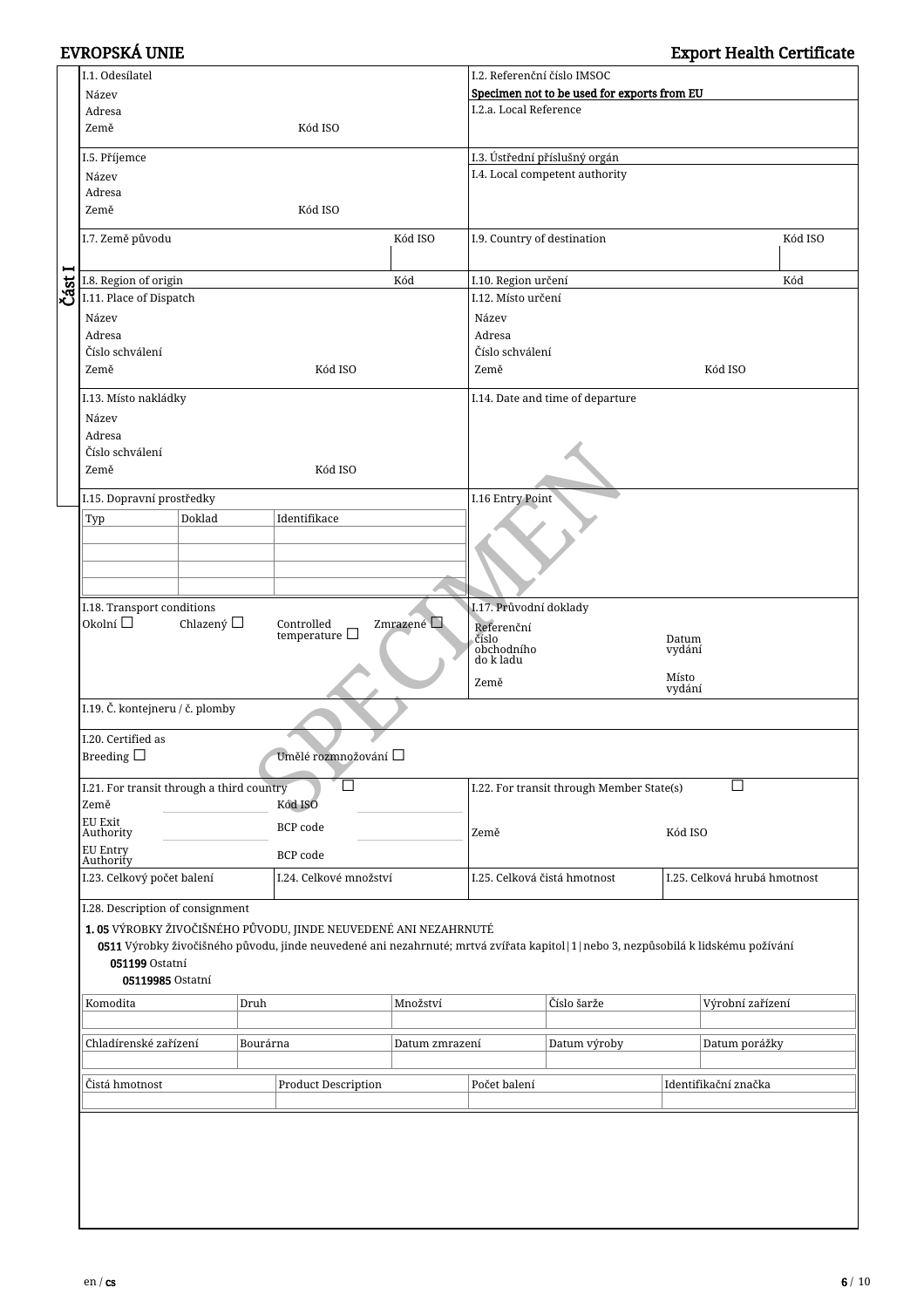## II. Informace týkající se zdraví The live animal(s) or animal product(s) herein described, complies/y with the relevant European Union standards and requirements which have been recognised as equivalent to the New Zealand standards and requirements as prescribed in the European Union/New Zealand Agreement on sanitary measures (Council Decision 97/132/EC), as last amended, specifically, in accordance with: Regulation (EU) 2016/429 of the European Parliament and of the Council of 9 March 2016 on transmissible animal diseases and amending and repealing certain acts in the area of animal health Part II: CertificationPart II: Certification (Animal Health Law) Commission Delegated Regulation (EU) 2020/686 of 17 December 2019 supplementing Regulation (EU) 2016/429 of the European Parliament and of the Council as regards the approval of germinal product establishments and the traceability and animal health requirements for movements within the Union of germinal products of certain kept terrestrial animals Commission Delegated Regulation (EU) 2020/687 of 17 December 2019 supplementing Regulation (EU) 2016/429 of the European Parliament and the Council, as regards rules for the prevention and control of certain listed diseases Commission Delegated Regulation (EU) 2020/688 of 17 December 2019 supplementing Regulation (EU) 2016/429 of the European Parliament and of the Council, as regards animal health requirements for movements within the Union of terrestrial animals and hatching eggs Mini the Union of terrestrial animals and natching eggs<br>alth attestation<br>ne animal product is eligible for intra-Union trade without re<br>or diseases not regulated by the EU: All laboratory samples r<br>rtificate have been coll III. Additional health attestation III.1. The animal product is eligible for intra-Union trade without restriction. III.2. For diseases not regulated by the EU: All laboratory samples required by this veterinary certificate have been collected, processed, and stored in accordance with the OIE's recommendations or as described in Approved Diagnostic Tests, Vaccines, Treatments and Post-Arrival Testing Laboratories for Animal Import Health Standards, MPI-STD-TVTL, found here: https://www.mpi.govt.nz/dmsdocument/2040/; III.3. For Q-Fever: Donors have never been confirmed positive for Q-Fever. and (2) ○ either III.3.1. [The donors were subjected to an ELISA test for Q fever, on a sample collected between 21 to 120 days after each embryo collection for export to New Zealand, with negative results.] (2)  $\circ$  or III.3.2. [A sample of embryos/oocytes, collection fluids and/or washing fluids from each germplasm collection for export to New Zealand was tested using a laboratory validated Q-Fever PCR test which is in accordance with the methods described in the Q-Fever Chapter of the OIE Manual of Diagnostic Tests and Vaccines for Terrestrial Animals.] III.4. For bovine viral diarrhea:  $\circ$  either III.4.1. [The donor animal was subjected to an antigen detection ELISA or virus isolation test for BVDV, with a negative result, within 30 days prior to the entry into the embryo collection centre and has been on the embryo collection centre for more than 6 months prior to embryo collection for this consignment and has remained isolated from other animals that have not been tested negative.]  $(2)$   $\circ$  or III.4.2. [The donor animal has had a sample of the unfiltered collection fluid or an embryo from the collection for export to New Zealand tested for BVDV2 with virus isolation or real-time RT PCR with negative results.] III.5. To manage Leptospira interrogans, antibiotics have been added in accordance with the OIE Code, or with an approved combination listed in MPI-STD-TVTL, found here: https://www.mpi.govt.nz/dmsdocument/2040/. III.6. For Mycoplasma bovis, either: (2) ○ either III.6.1. [The embryos for export to New Zeland were subjected to the following treatment: After being washed 10 times, the embryos were subjected to incubation in tylosin (200 µg/mL) at 37°C for a minimum of 4 hours.]

EVROPSKÁ UNIE (NZ) Bovine Embryos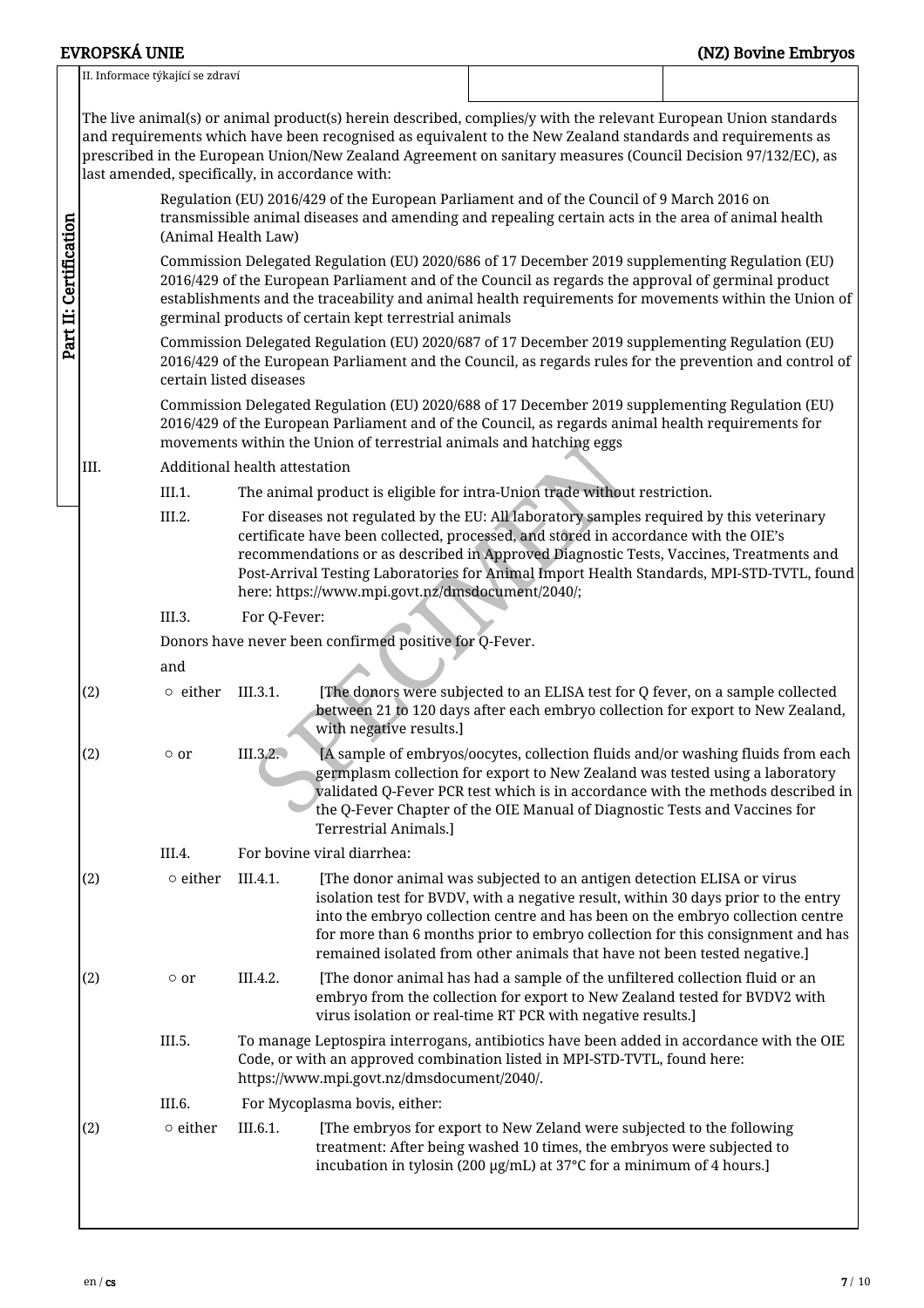EVROPSKÁ UNIE (NZ) Bovine Embryos

|                        |        | II. Informace týkající se zdraví |                 |                                                                                                                                                                                                                                                                                                                    |                          |                                                                                                      |  |                                                                                                                                                                                                                                                                                                                                                                                                                                                                                                    |  |  |  |
|------------------------|--------|----------------------------------|-----------------|--------------------------------------------------------------------------------------------------------------------------------------------------------------------------------------------------------------------------------------------------------------------------------------------------------------------|--------------------------|------------------------------------------------------------------------------------------------------|--|----------------------------------------------------------------------------------------------------------------------------------------------------------------------------------------------------------------------------------------------------------------------------------------------------------------------------------------------------------------------------------------------------------------------------------------------------------------------------------------------------|--|--|--|
|                        | (2)    | $\circ$ or                       | III.6.2.        | [The embryos for export to New Zeland underwent DNA extraction and PCR<br>testing as described in MPI-STD-TVTL, found here:<br>https://www.mpi.govt.nz/dmsdocument/2040/.]                                                                                                                                         |                          |                                                                                                      |  |                                                                                                                                                                                                                                                                                                                                                                                                                                                                                                    |  |  |  |
|                        | (1)(3) | $\Box$ III.7.                    |                 | the occurrence of a disease:                                                                                                                                                                                                                                                                                       |                          | [The commodity herein described, complies/y with the additional conditions in the event of           |  |                                                                                                                                                                                                                                                                                                                                                                                                                                                                                                    |  |  |  |
| Part II: Certification |        |                                  | III.7.1.        | The commodity herein described was kept separate from all other commodities<br>that did not meet the requirements during all stages of production, storage and<br>transport and all necessary precautions were taken to prevent contamination of<br>the commodity with any potential source of the relevant virus. |                          |                                                                                                      |  |                                                                                                                                                                                                                                                                                                                                                                                                                                                                                                    |  |  |  |
|                        |        | (1)                              | $\Box$ III.7.2. |                                                                                                                                                                                                                                                                                                                    | [Foot and Mouth Disease: |                                                                                                      |  |                                                                                                                                                                                                                                                                                                                                                                                                                                                                                                    |  |  |  |
|                        |        |                                  |                 |                                                                                                                                                                                                                                                                                                                    |                          |                                                                                                      |  | The in vivo derived embryos herein described were derived from donors that:                                                                                                                                                                                                                                                                                                                                                                                                                        |  |  |  |
|                        |        |                                  |                 | III.7.2.1.                                                                                                                                                                                                                                                                                                         | authority;<br>and        |                                                                                                      |  | were free of clinical signs of FMD, at the time of collection and from<br>which the embryos were conceived by artificial insemination using<br>semen collected, processed and stored in semen collection centres<br>approved by the competent authority in conformity with OIE<br>standards. In addition the embryos have been collected, processed<br>and stored in accordance with standards laid down by the competent                                                                          |  |  |  |
|                        |        |                                  |                 | III.7.2.2.                                                                                                                                                                                                                                                                                                         | official supervision.]   |                                                                                                      |  | the donor animals from which the embryos were collected originate<br>from a herd(s) that was/were not located within a protection or<br>surveillance zone. Embryos collected within the protection and<br>surveillance zones have been clearly identified and detained under                                                                                                                                                                                                                       |  |  |  |
|                        |        | (1)                              | $\Box$ III.7.3. | [Bluetongue:                                                                                                                                                                                                                                                                                                       |                          |                                                                                                      |  |                                                                                                                                                                                                                                                                                                                                                                                                                                                                                                    |  |  |  |
|                        |        |                                  |                 | III.7.3.1.                                                                                                                                                                                                                                                                                                         | standards.               |                                                                                                      |  | were free of clinical signs of BT at the time of collection and from<br>which the embryos were conceived by artificial insemination using<br>semen collected, processed and stored in semen collection centres<br>approved by the competent authority in conformity with the OIE                                                                                                                                                                                                                   |  |  |  |
|                        |        |                                  |                 |                                                                                                                                                                                                                                                                                                                    | and                      |                                                                                                      |  |                                                                                                                                                                                                                                                                                                                                                                                                                                                                                                    |  |  |  |
|                        |        |                                  |                 | III.7.3.2.                                                                                                                                                                                                                                                                                                         |                          | with standards laid down by the competent authority.]                                                |  | the embryos were collected, processed and stored in accordance                                                                                                                                                                                                                                                                                                                                                                                                                                     |  |  |  |
|                        |        | (1)                              | $\Box$ III.7.4. | [Vesicular Disease:                                                                                                                                                                                                                                                                                                |                          |                                                                                                      |  |                                                                                                                                                                                                                                                                                                                                                                                                                                                                                                    |  |  |  |
|                        |        |                                  |                 | III.7.4.1.                                                                                                                                                                                                                                                                                                         |                          | a protection or surveillance zone. Embryos collected within<br>detained under official supervision.] |  | The embryos were kept for 21 days prior to, and during, collection in<br>an establishment where no case of VS was reported during that<br>period and were subject to a diagnostic test for VS, with negative<br>results, within 21 days prior to embryo collection. In addition the<br>embryos were collected, processed and stored in conformity with<br>OIE notified standards and the establishment was not located within<br>protection and surveillance zones has been clearly identified and |  |  |  |
|                        |        | (1)                              | $\Box$ III.7.5. |                                                                                                                                                                                                                                                                                                                    | [Lumpy Skin Disease:     |                                                                                                      |  |                                                                                                                                                                                                                                                                                                                                                                                                                                                                                                    |  |  |  |
|                        |        |                                  |                 | III.7.5.1.                                                                                                                                                                                                                                                                                                         |                          | identified and controlled.]                                                                          |  | The embryos were derived from donor animals that showed no<br>clinical sign of LSD on the day of collection of the embryos and for<br>the following 28 days; and the animals were kept in the exporting<br>country for the 28 days prior to collection, in an embryo collection<br>centre where no case of LSD was officially reported during that<br>period, and the centre was not situated in either a LSD infected zone<br>or buffer zone and any semen from buffer zone has been clearly      |  |  |  |
|                        |        | (1)                              |                 | $\Box$ III.7.6. [Rift Valley Fever:                                                                                                                                                                                                                                                                                |                          |                                                                                                      |  |                                                                                                                                                                                                                                                                                                                                                                                                                                                                                                    |  |  |  |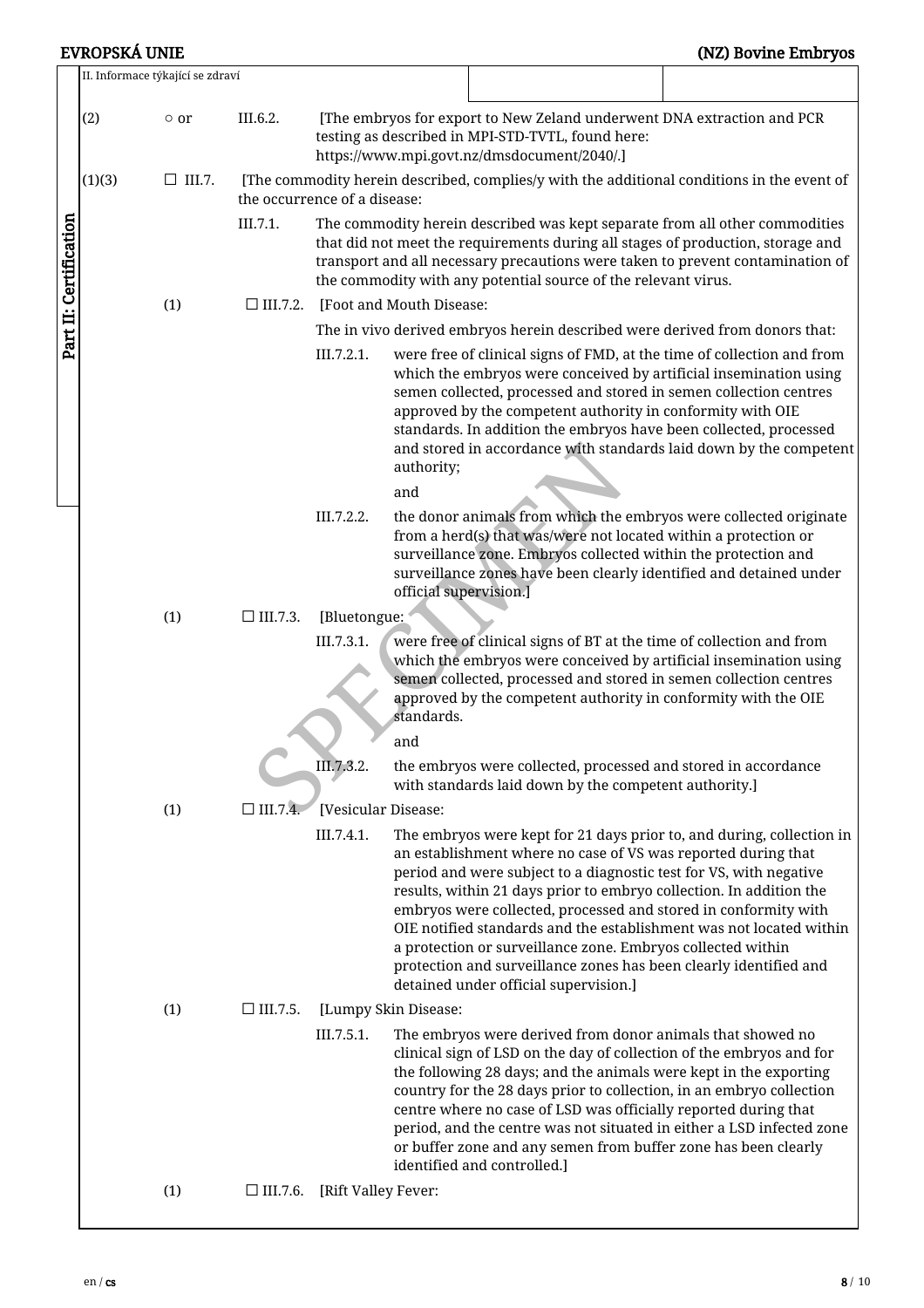# EVROPSKÁ UNIE (NZ) Bovine Embryos

|                        | II. Informace týkající se zdraví    |                 |            |                                                                                                                                                                                                                                                                                                                                                                                                                                              |                                                                                                                                                                                                |                                                                                                                                                                                                             |  |  |  |  |
|------------------------|-------------------------------------|-----------------|------------|----------------------------------------------------------------------------------------------------------------------------------------------------------------------------------------------------------------------------------------------------------------------------------------------------------------------------------------------------------------------------------------------------------------------------------------------|------------------------------------------------------------------------------------------------------------------------------------------------------------------------------------------------|-------------------------------------------------------------------------------------------------------------------------------------------------------------------------------------------------------------|--|--|--|--|
|                        |                                     | III.7.6.1.      | And        |                                                                                                                                                                                                                                                                                                                                                                                                                                              | The donor must not show any clinical signs of RVF within the period<br>from 14 days prior to and 14 days following germplasm collection;                                                       |                                                                                                                                                                                                             |  |  |  |  |
|                        | (2)                                 | $\circ$ either  | III.7.6.2. |                                                                                                                                                                                                                                                                                                                                                                                                                                              | STD-TVTL at least 14 days prior to collection.]                                                                                                                                                | [The donor must be vaccinated against RVF in accordance with MPI-                                                                                                                                           |  |  |  |  |
|                        | (2)                                 | $\circ$ or      | III.7.6.3. | [The donor must be demonstrated to be seropositive on the day of<br>collection using a test listed in MPI-STD-TVTL.]<br>[Testing of paired samples using a test listed in MPI-STD-TVTL must<br>demonstrate that seroconversion did not occur between germplasm<br>collection and 14 days after.]]                                                                                                                                            |                                                                                                                                                                                                |                                                                                                                                                                                                             |  |  |  |  |
| Part II: Certification | (2)                                 | $\circ$ or      | III.7.6.4. |                                                                                                                                                                                                                                                                                                                                                                                                                                              |                                                                                                                                                                                                |                                                                                                                                                                                                             |  |  |  |  |
|                        | (1)                                 | $\Box$ III.7.7. |            |                                                                                                                                                                                                                                                                                                                                                                                                                                              | [Contagious Bovine Pleuropneumonia:                                                                                                                                                            |                                                                                                                                                                                                             |  |  |  |  |
|                        |                                     |                 |            |                                                                                                                                                                                                                                                                                                                                                                                                                                              |                                                                                                                                                                                                | The in vivo derived embryos herein described were derived from donors that:                                                                                                                                 |  |  |  |  |
|                        | $\circ$ either<br>III.7.7.1.<br>(2) |                 |            | [have not been vaccinated against CBPP and were subjected to the<br>complement fixation test for CBPP with negative results, on two<br>occasions, with an interval of not less than 21 days and not more<br>than 30 days between each test, the second test being performed<br>within 14 days prior to collection; and were isolated from other<br>domestic bovidae from the day of the first complement fixation test<br>until collection;] |                                                                                                                                                                                                |                                                                                                                                                                                                             |  |  |  |  |
|                        | (2)                                 | $\circ$ or      | III.7.7.2. |                                                                                                                                                                                                                                                                                                                                                                                                                                              | [were vaccinated using a vaccine complying with the standards<br>Terrestrial Animals not more than 4 months prior to collection;                                                               | described in the OIE Manual of Diagnostic Tests and Vaccines for                                                                                                                                            |  |  |  |  |
|                        | and                                 |                 | III.7.7.3. | authority.]]]                                                                                                                                                                                                                                                                                                                                                                                                                                | showed no clinical sign of CBPP on the day of collection of the<br>embryos; and were kept (2) [since birth], or (2) [for the past 6<br>in accordance with standards laid down by the competent | months], in a herd(s) where no case of CBPP was reported during<br>that period, and that the herd(s) was/were not situated in a CBPP<br>infected zone; and the embryos were collected, processed and stored |  |  |  |  |